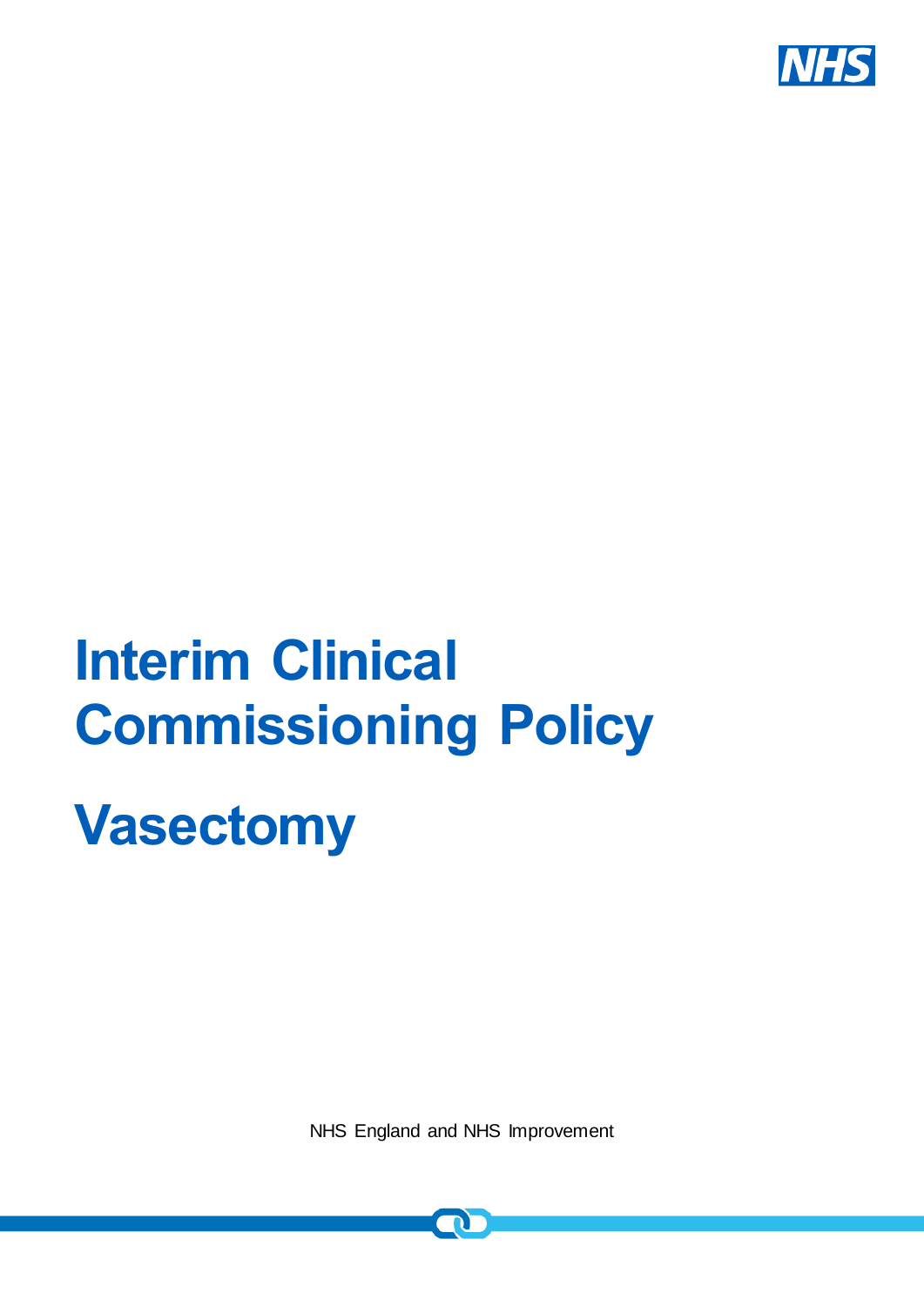## <span id="page-1-0"></span>**Interim Clinical Commissioning Policy - Vasectomy**

Publishing approval number: **000445**

Version number: 1

First published: July 2019

Updated: Not Applicable

Prepared by: Beth Lambert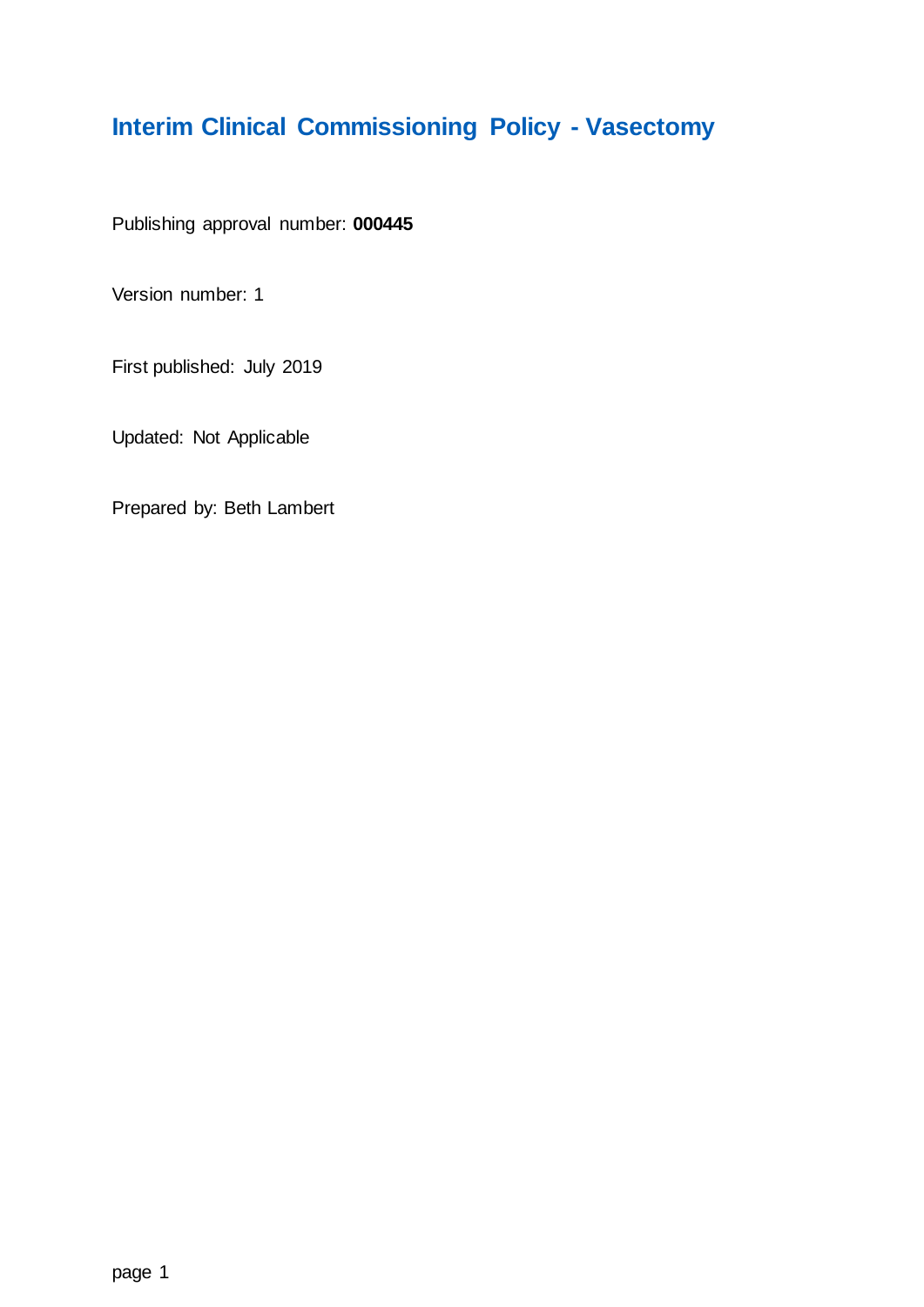## <span id="page-2-0"></span>**Contents**

| 1.1 Criteria to Access Treatment 4                                        |  |
|---------------------------------------------------------------------------|--|
| 1.1.1 Bi-Lateral Vasectomy under local anaesthetic 4                      |  |
| 1.1.2 Vasectomy under a general anaesthetic is not routinely commissioned |  |
| $\blacksquare$                                                            |  |

[by NHS England Armed Forces Health](#page-5-0) 5

1.1.3 [Individual Funding Request \(IFR\)](#page-5-1) 5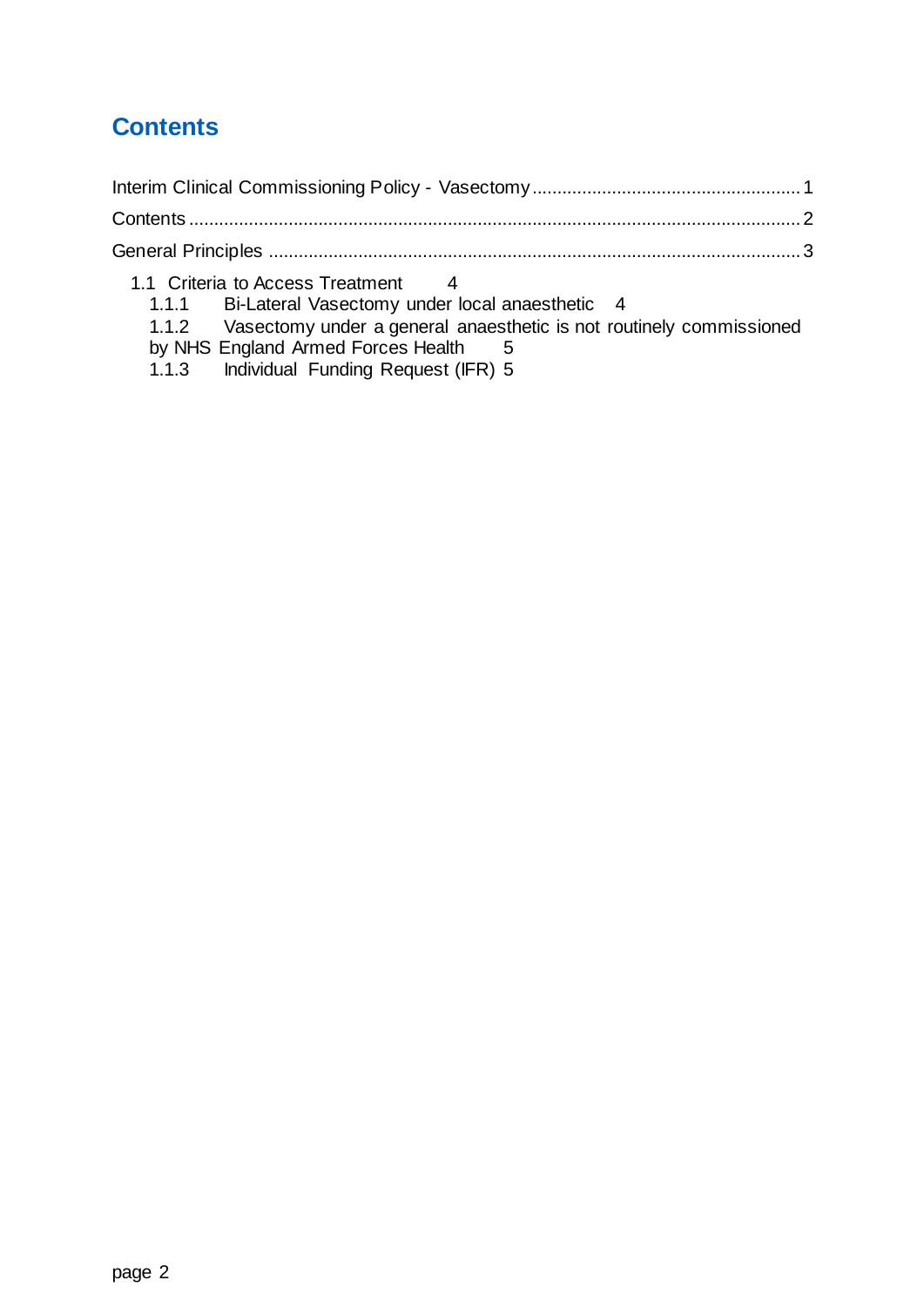## <span id="page-3-0"></span>**General Principles**

Funding approval will only be given in line with these general principles. Where patients are unable to meet these principles in addition to the specific treatment criteria set out in this policy, funding approval will not be given.

#### **Patients must be registered with an English Defence Medical Services (DMS) GP practice.**

#### **NHS England Armed Forces Health funding is not in place for patients registered with a civilian GP practice.**

1. Primary care clinicians should assess the patients against the criteria within this policy prior to referring patients seeking treatment.

2. Patients should not be referred to secondary care without funding approval having been secured as this inappropriately raises the patient's expectation of treatment.

3. On limited occasions, NHS England may approve funding for an assessment only to confirm or obtain evidence demonstrating whether a patient meets the criteria for funding. In such cases, patients should be made aware that the assessment does not mean that they will be provided with surgery and surgery will only be provided where it can be demonstrated that the patients meets the criteria to access treatment in this policy.

4. Funding approval will only be given where there is evidence that the treatment requested is effective, the patient has the potential to benefit from the proposed treatment and the eligibility criteria has been met. Where it is demonstrated that patients have previously been provided with the treatment with limited or diminishing benefit, funding approval is unlikely to be agreed.

5. Patients should be advised that receiving funding approval does not confirm that they will receive treatment or surgery for a condition as a consent discussion will need to be undertaken with a clinician prior to treatment.

6. Where funding approval is given by the NHS England Prior Approval Panel, treatment should commence within 12 months of the date of approval letter.

#### **Please Note:**

l

Patients should be advised that after a Vasectomy procedure they will need to use effective contraception until Azoospermia has been confirmed by two consecutive semen samples with no spermatozoa seen. This usually takes 12 weeks from the date of the operation.

Patient should also be aware that there is a risk of failure of this procedure. The early failure rate of vasectomy (i.e., the presence of motile sperm in the ejaculate at 3 to 6 months post-vasectomy) ranges from 0.3% to 9%<sup>1</sup>

page 3 <sup>1</sup> <https://www.ncbi.nlm.nih.gov/pmc/articles/PMC2950776/>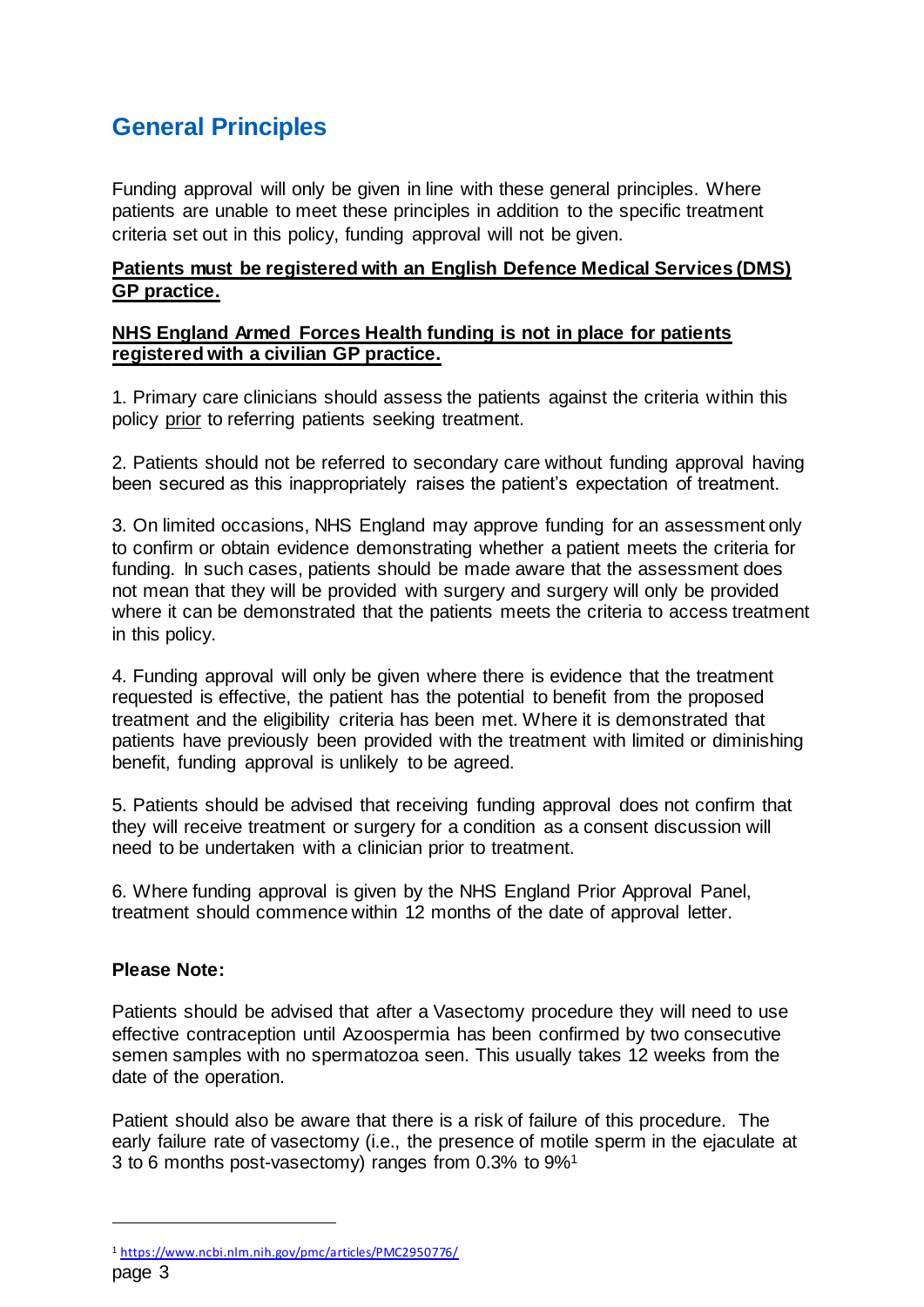Patients who have undergone a vasectomy would not qualify for NHS England Armed Forces Health funded fertility treatment in the future should they change their mind and wish to have a child, even if the procedure has been successfully reversed. This is in line with the NHS England Armed Forces Health Assisted Conception policy2.

Vasectomy reversals are not routinely funded by the NHS and this is outlined in the NHS England Armed Forces Health policy<sup>3</sup>

#### **Sterilisation of Patients with Gender Dysphoria**

Sterilisation of patients on the Gender Dysphoria pathway as part of their transition and genital reconstruction is solely commissioned by NHS England Specialised Services and NHS England Armed Forces Health cannot consider requests to fund sterilisation for patients on this pathway.

#### <span id="page-4-0"></span>**1.1 Criteria to Access Treatment**

#### <span id="page-4-1"></span>**1.1.1 Bi-Lateral Vasectomy under local anaesthetic**

Patients who require a vasectomy under local anaesthetic must meet all the following criteria:

a) The patient is registered with an English Defence Medical Services (DMS) GP practice. NHS England Armed Forces Health funding is not in place for patients registered with a civilian GP practice, **AND**

b) The patient understands that the sterilisation procedure is permanent and irreversible, and the reversal of sterilisation operation would not be routinely funded by the NHS, **AND** 

c) The patient is certain that his family is complete, **AND** 

d) The patient has sound mental capacity for making the decision as emotional instability or equivocal feelings about permanent sterilisation are contraindications to vasectomy, **AND** 

e) The patient has received counselling about the availability of alternative, long-term and highly effective contraceptive methods and these are either contra-indicated or unacceptable to the patient, **AND** 

f) The patient understands that sterilisation does not prevent or reduce the risk of sexually transmitted infections, **AND** 

g) The procedure will be carried out in a primary or community care setting under a local anaesthetic, using a no-scalpel method where possible (Faculty of Sexual and Reproductive Healthcare, 2014).

l

<sup>&</sup>lt;sup>2</sup> <https://www.england.nhs.uk/commissioning/policies/ssp/>

page 4 <sup>3</sup> <https://www.england.nhs.uk/commissioning/wp-content/uploads/sites/12/2013/11/N-SC028.pdf>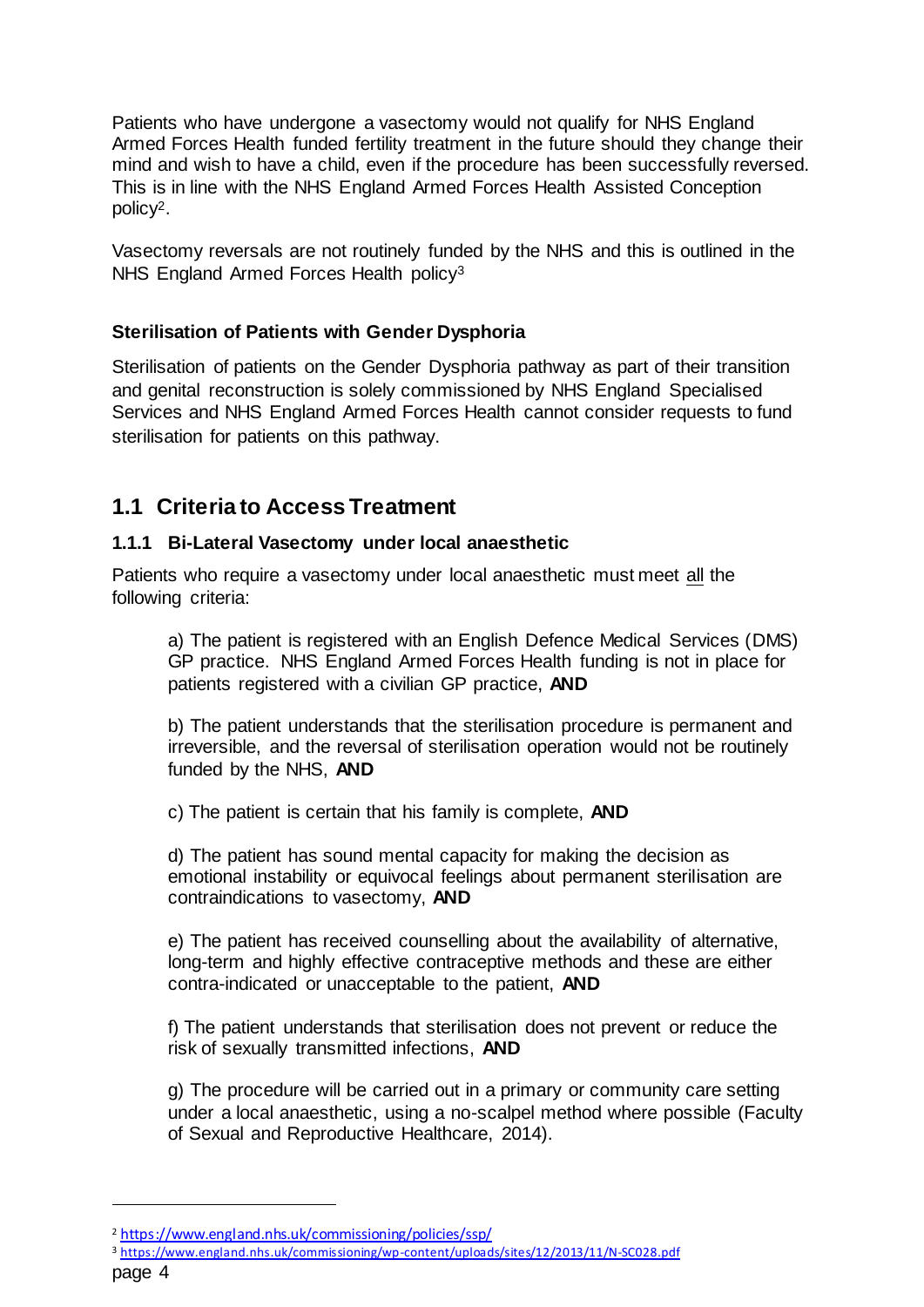If there is no a primary or community care setting locally available for patients, the procedure should be carried out in a secondary care setting under local anaesthetic. General anaesthetic will only be funded if the patient meets the criteria set out below.

#### <span id="page-5-0"></span>**1.1.2 Vasectomy under a general anaesthetic is not routinely commissioned by NHS England Armed Forces Health**

Prior Approval will need to be sought by clinicians seeking to undertake a vasectomy under a general anaesthetic, setting out why the patient's procedure cannot be undertaken under local anaesthetic clearly stating the clinical grounds for which they meet the criteria below. Applications should be made to [england.armedforcespriorapprovals@nhs.net](mailto:england.armedforcespriorapprovals@nhs.net)

Patients who require a vasectomy under general anaesthetic must meet one of the following criteria:

- a) Anatomic abnormalities, such as the inability to palpate and mobilize both vas deferens or large hydroceles or varicoceles, **OR**
- b) Past trauma and scarring of the scrotum, **OR**
- c) Acute local scrotal skin infections, **OR**
- d) Electro-surgery in contraindicated in certain types of pacemakers

Anxiety or fear of the procedure is unlikely to be considered by the Prior Approval Panel as there are alternative methods of effective contraception.

#### <span id="page-5-1"></span>**1.1.3 Individual Funding Request (IFR)**

Patients who are not eligible for treatment under this policy may be considered on an individual basis where their GP or consultant believes exceptional circumstances exist that warrant deviation from the rule of this policy. Applications cannot be considered from patients personally.

The patient's general practitioner or clinician can apply for individual funding and an application may be made to the NHS England Individual Funding Request Panel for consideration and applications should be sent to [england.ifr@nhs.net](mailto:england.ifr@nhs.net)

It is expected that clinicians will have ensured that the patient, on behalf of who they are forwarding the application for, is appropriately informed about the existing policies prior to an application to the IFR panel. This will reassure the Panel that the patient has a reasonable expectation of the outcome of the application and its context.

An application put forward for consideration must demonstrated some unusual or unique clinical factor about the patient that suggests they are clinically exceptional.